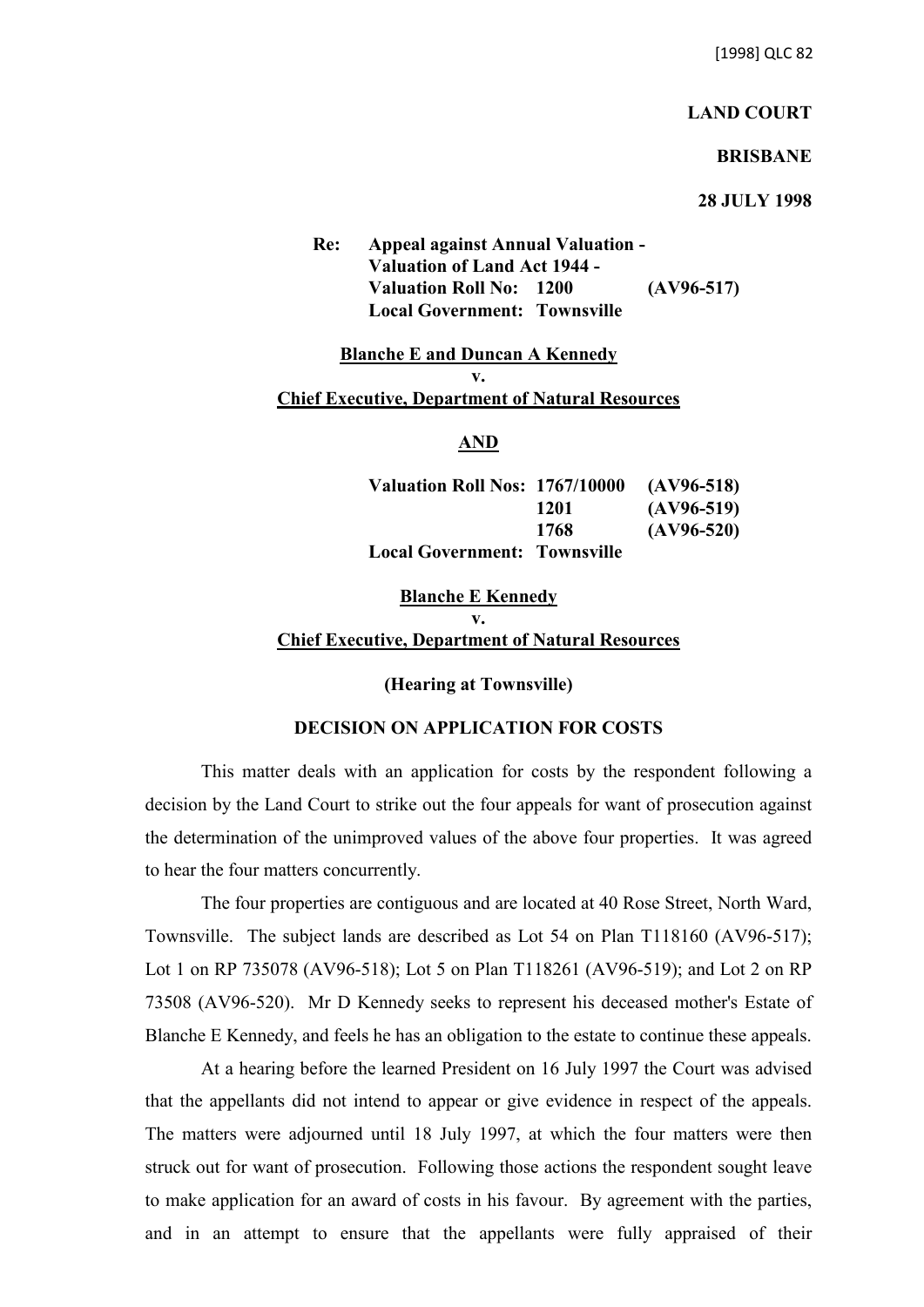responsibilities in the matter, the application for costs was adjourned to a date to be fixed. The application for costs was heard on 16 July 1998.

Mr D Turnbull appeared for the appellants, calling evidence from Mr GW Eales, a registered valuer. Mr J O'Rourke appeared for the respondent, calling evidence from Mr RA Noakes, the departmental registered valuer responsible for the valuation.

#### **Background:**

Mr Turnbull argues that the appellants sought advice from Mr Eales on the preparation of their appeals, as has been his practice over a number of years. The appellants made eight previous appeals on each of four properties against the then current valuations between 1982 and 1996, prior to the current four matters before the Court. Subsequent to the current matters, there an additional four appeals pending before the Court for hearing. Of the previous matters one was withdrawn (1982); two were struck out for want of prosecution (1989, 1996); and five were dismissed by the Court (1987, 1988, 1990, 1992 and 1993).

In all appeals the general grounds of appeal have been practically similar in that it was argued that the subject lands were liable to damage from cyclonic tidal surges, a matter allegedly not adequately addressed by the respondent. On only one occasion during those former appeals did Mrs Kennedy give evidence, while Mr Kennedy has never provided evidence to this Court.

In the current matter Mr Eales gave evidence, after analysing the unimproved values of the four properties, that he advised the appellants that there was little valuation evidence to support his case for a reduction in the unimproved values. The appellants noted that advice, and advised Mr Eales that it was his intention to have Mr Eales request the Court to note the statement of appeal by the appellants, and to record that statement on the Court's files for historical purposes.

## **Grounds of Application:**

The respondent argues that the appellants' history of appeals to this Court has occurred over an extended period of years, without any appearance to give evidence to support their claims or to be cross-examined. This has placed a heavy burden upon the resources of the respondent. In all of the 32 matters previously before this Court, there has been no acceptance of the arguments and claims made by the appellants. The respondent argues that the nature of the current appeals may be considered to be of such a character as they may be seen to constitute an unreasonable burden upon the Court and the respondent.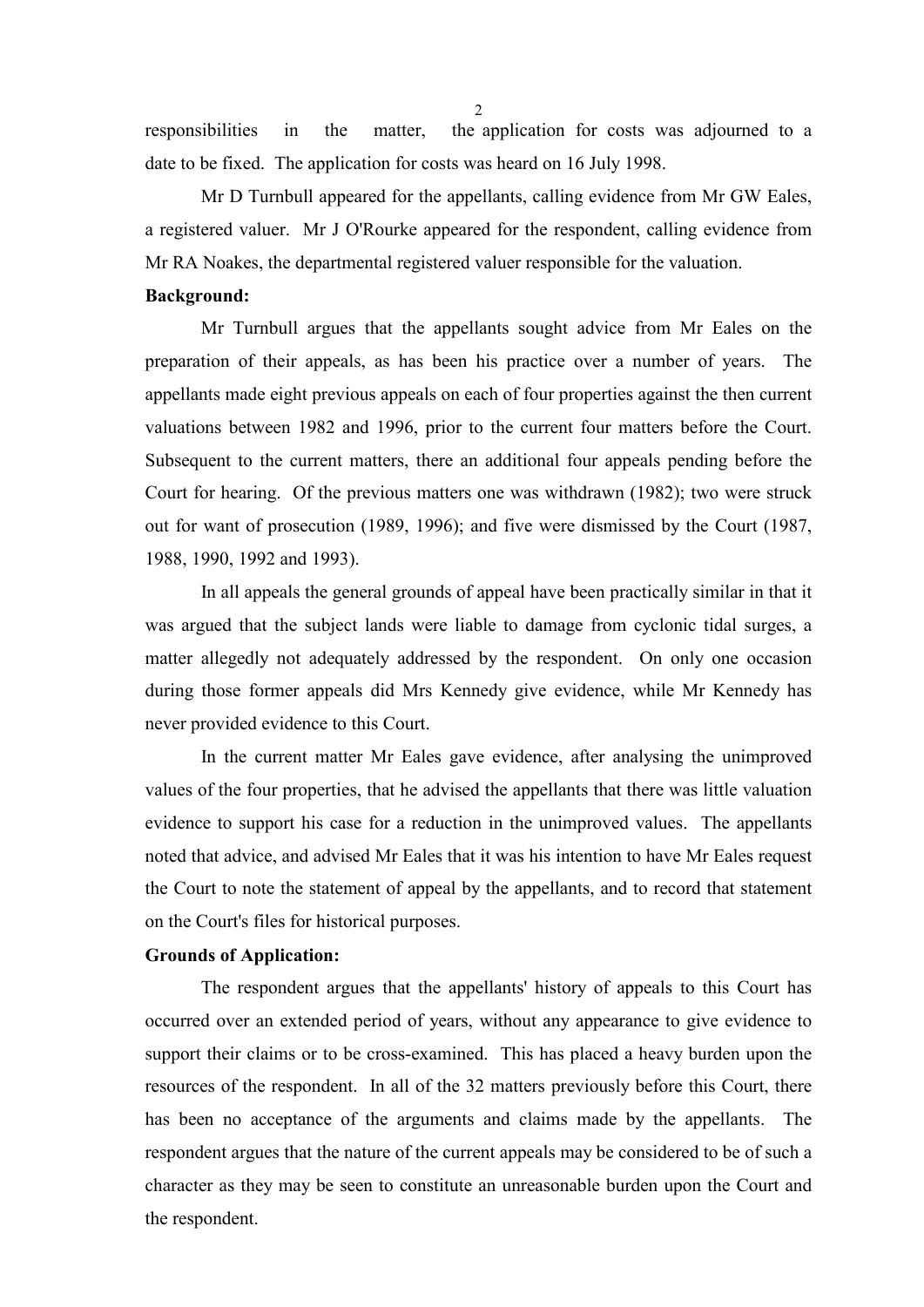As a consequence of the current matters, the respondent now submits the following details of costs incurred:

| Valuer's Costs         | \$1,000 |
|------------------------|---------|
| <b>Counsel's Costs</b> | \$822   |
| Total                  | \$1,822 |

### **The Evidence:**

There is some divergence of understanding of the communications between Mr Eales and Mr Noakes in respect of the processing of the appeals. Neither valuer was able to substantiate their personal recollection of the actual telephone discussion between them, by reference to their diary records.

Mr Eales had recollections of his advising Mr Noakes that the appellants would not be submitting evidence of a valuation nature, but would be submitting some other statements to the Court. From memory, he believed this communication occurred at least one week prior to the hearing. However, there was no suggestion that the matter would not proceed to hearing.

Mr Noakes' recollection of events did not negate that there had been a telephone discussion but, at the time, he had concluded that the matter would continue to hearing, and it would be remiss of him if he had not prepared his statement for presentation to the Court. Accordingly, he fully documented six copies of his report as required and sought to brief counsel. The times detailed in the respondent's claim for costs were seen to be very conservative.

Both experienced valuers agree that it is their normal practice to confirm communications in writing, particularly in respect of matters which have been withdrawn or settled by the parties. However on this occasion, for whatever reason, the valuers relied upon telephone communications, a process often undertaken by the valuers on many matters under negotiation as part of an objection or appeal. In the current circumstances, their telephone conversations appear to have left some divergence in the understanding of the two parties. Mr Eales apparently believed that the matter before the Court would constitute no more than a request for the appellant's statement (Mr D Kennedy) to be noted and retained on the Court's files. Mr Noakes was uncertain of what proceedings might occur, and prepared for a normal hearing before the Court. His reports, he claims, were prepared about two weeks prior to the hearing.

In seeking to understand how this breakdown in communication may have occurred, it is relevant to note that Mr Eales has acted for the appellant and his mother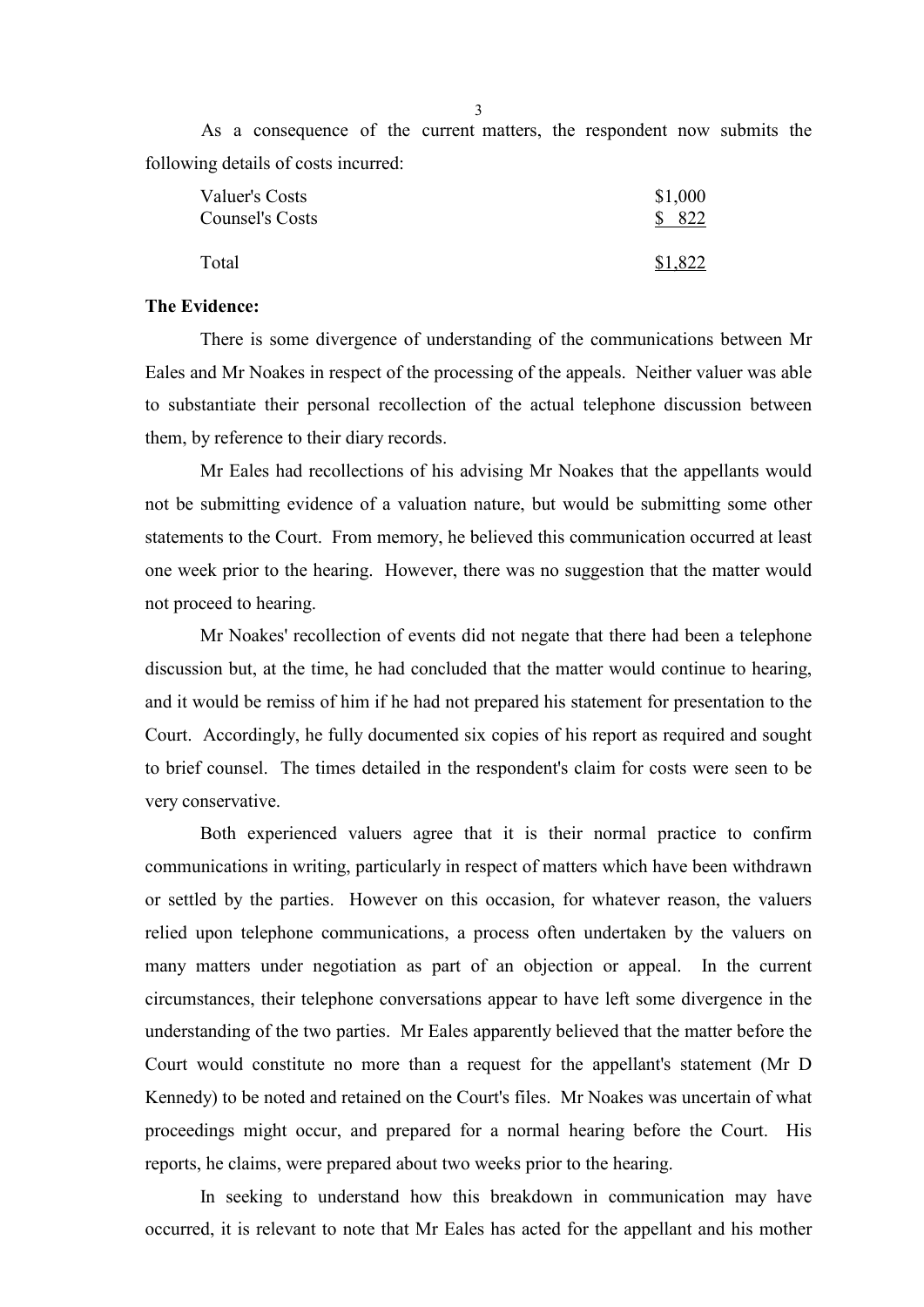over a long period of time, and was very conversant with the concerns and strategies of the appellants. He confirmed that the appellants had pursued the former appeals and the current matters in the belief and hope that, in the event of subsequent major damage to the property by tidal surge action, their claims would be justified. Indeed, such a scenario was envisaged by the learned Member in his decision of 14 September 1995 in AV95-44 to 47, unreported, where he said at p.7:

"Mr Kennedy's writings indicate that he sees the need to have all current and past arguments continually placed before this Court apparently as support for arguments which will be raised in some other place, when property damage inevitably, in his mind, next occurs."

It was argued that the appellant (Mr D Kennedy) continued to argue that strategy as trustee of his mother's estate.

Mr Noakes, by contrast, had not been involved in the former appeals by the appellants, but had been aware of the history of the properties. In considering the grounds of the current appeals Mr Noakes had determined that the possible impact of any tidal surge would have also affected the comparable sales evidence that he had analysed, and accordingly had been allowed for in the valuation of the subjects.

Mr Turnbull argues that, in view of the telephone advice from Mr Eales that there would be no valuation evidence submitted, it would have been a prudent course of action by the respondent to restrict the level of activity involved by the valuer in preparing his statement for the Court. However, Mr Noakes argues that to not have the statement prepared for the hearing would have been both a lack of courtesy to the Court and an imprudent action on behalf of the respondent. As there had been no written confirmation of the proposal to not lead valuation evidence, any request by the respondent for an adjournment, should further evidence have been forthcoming at the hearing, could have resulted in costs being awarded to the appellants.

In respect of the actual hearing of the appeals on 16 and 18 July 1997, Mr Turnbull further argues that much of the duration of the hearing before the learned President was influenced by counsel for the respondent in resisting the application to have the written statements of the appellants retained in the files of the Court Registry. While those statements formed no part of the Court's decision, the President agreed that they would be retained on the Court's registry files. It was also agreed that the respondent's counsel at the hearing on 16 and 18 July 1997 had been in Townsville on other business, and had been briefed very late in the process prior to the hearing.

### **Decision:**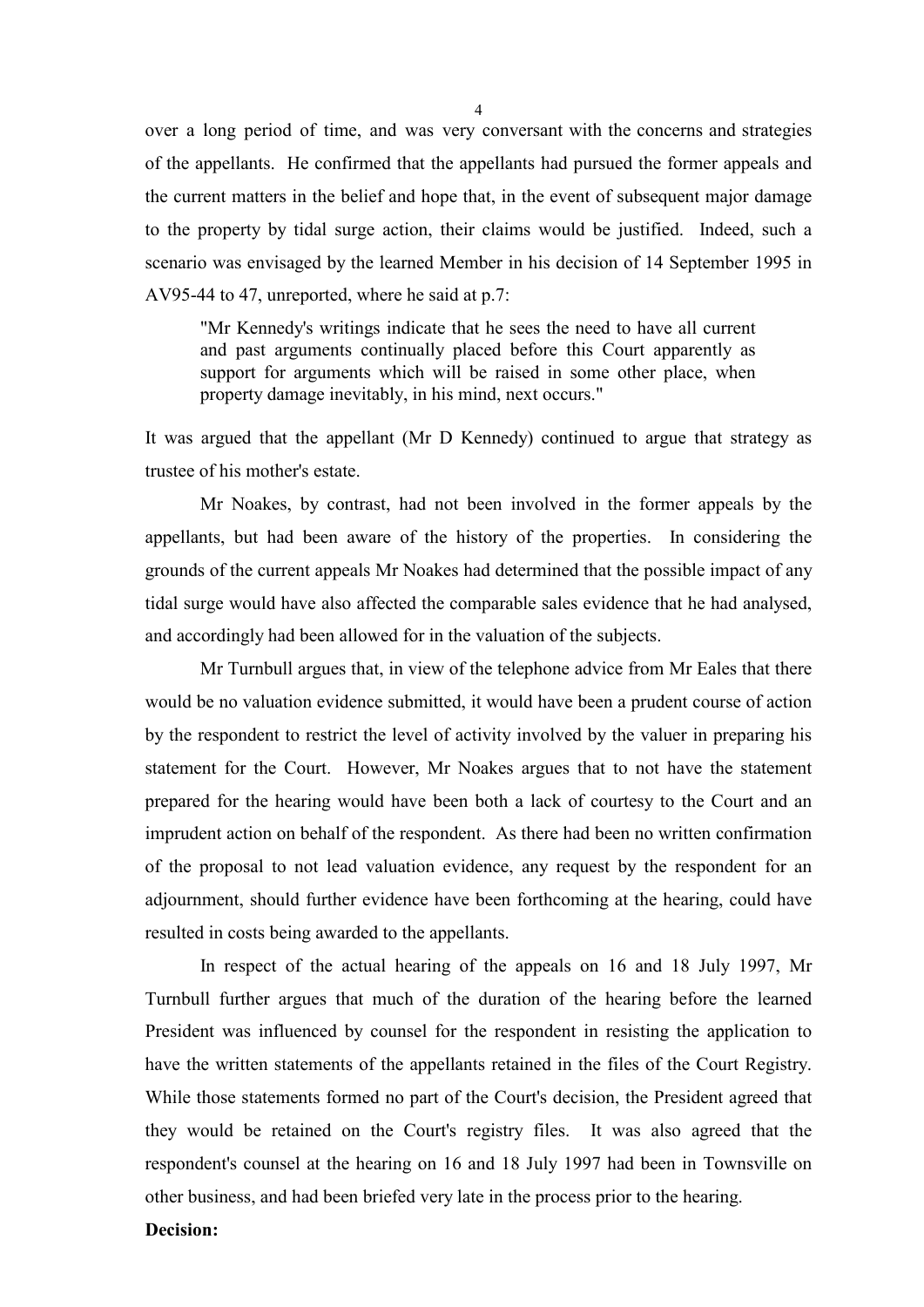In considering this matter it is accepted that there was communication between the valuers, but unfortunately that telephone communication was not documented. Each party had a different understanding of the consequences of that message. I feel it would have been reasonable for Mr Eales to conclude that the hearing of the matter on 16 July 1997 would have been of short duration, with the matter dismissed for want of prosecution, and for the grounds of appeals to have been retained upon the files of the Court registry. Indeed, it was on this basis that Mr Eales, on 18 July 1997, accepted the decision to dismiss the appeals, but resisted the quantum of the foreshadowed costs. Based upon Mr Eales' acceptance that some costs may be relevant, the President adjourned the application for costs so that Mr Eales could further consult with his client.

However, it is also reasonable, in view of the history of the properties, that Mr Noakes could have interpreted the advice that no valuation evidence would be forthcoming, but that other matters would be placed before the Court, to infer that the hearing may still be argued on other merits in July 1997. For these reasons, a prudent experienced professional would, in Mr Noakes' opinion, continue to be prepared to defend the unimproved value.

On the basis that Mr Noakes did, in fact, document his statement, I accept that his costs now claimed represent a conservative estimate of the expenses incurred by the respondent for the valuation service. In the matter of the costs of legal services by the respondent, I accept that those costs were likely to have been incurred by the respondent, however, I feel the extent of time involved in the hearing of the matter may have been impacted by the resistance from counsel to the filing of the written statements of the appellants. However, there would be no argument that the costs occurred for the legal advice were reasonable.

The matter that I need to apply myself to, in view of the advice from Mr Eales to Mr Noakes, is whether that legal representation in fact had been necessary at all. It is common practice in this Court that matters of a less complex nature are often defended by a senior valuer for the respondent. Perhaps in view of the protracted and persistent nature of the history of appeals on these properties, the respondent saw "shadows among the trees". In the end it would appear that some of the respondent's costs may have been greater than were really necessary.

However, it would also be fair to note that the appellants contributed to this scenario by their persistent claims and failure to substantiate those claims by the giving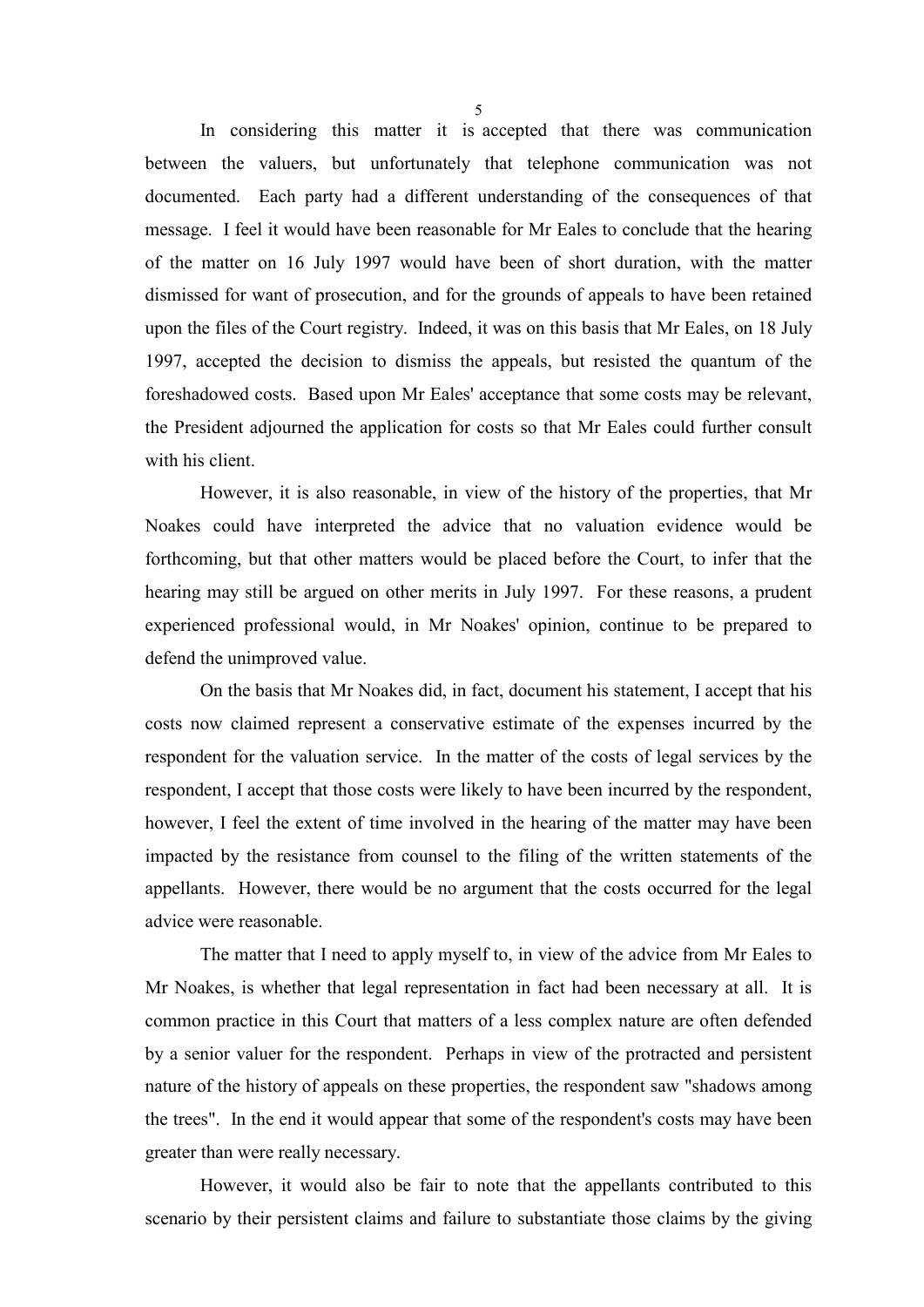of evidence, and cross-examination of evidence. In the end the course of justice is best pursued where all the facts are brought before the Courts under the full glare of examination. It does appellants' cases no good to continually argue that their views of the world are correct, in spite of decisions and evidence to the contrary. It also serves no purpose for the appellants to seek to document claims on the files of the Court registry, in case they may later be seen to substantiate some future matters, which may, or may not, occur in another place. To persist in such a matter may lead to the actions of that person being construed to be seen as having acted in a frivolous or vexatious manner.

In the current matter, I believe the deeply held opinions of the appellants, in respect of tidal surges and their possible impact upon the land, are sincerely and fervently held. On this occasion I do not find that they have been the subject of a frivolous or vexatious nature, but to continue the current strategy adopted by the appellants may well lead to a different conclusion in the future.

Under the *Valuation of Land Act*, and in the context of annual valuations, it is always the right of a land owner to appeal a decision of the Chief Executive to this Court. That such appeals can occur regularly does not in itself constitute grounds for claims of frivolousness or vexatiousness. However, to continue to appeal on the same grounds, in the face of repeated rejection of those grounds by this Court, moves any appellant towards the point where his actions must be interpreted within the context of the history of the appeals.

## **Summary:**

In summary, I believe that at least some of the costs claimed are reasonable in these circumstances. I am aware that it is the normal practice of this Court, in matters of this general nature, to direct that each party bear their own costs. In this regard I note that guidance was given in *WH Bowden v. The Valuer-General* (1980-81) 7 QLCR 138, where the Land Appeal Court said at p.147:

Easy access to the Land Court to air grievances and have valuations reviewed is, as we have already stressed, most desirable in revenue cases, and such action should be available without fear of costs being awarded to either party except in special circumstances."

That was also followed in *Seganfreddo Nominees Pty Ltd, JA Brazier & Ors v. The Valuer-General* (1980-81) 7 QLCR 10, and also in *Scott Properties Pty Ltd v. The Valuer-General* (1977) 4 QLCR 18.

I also note that *Bowden* supra said at p.145: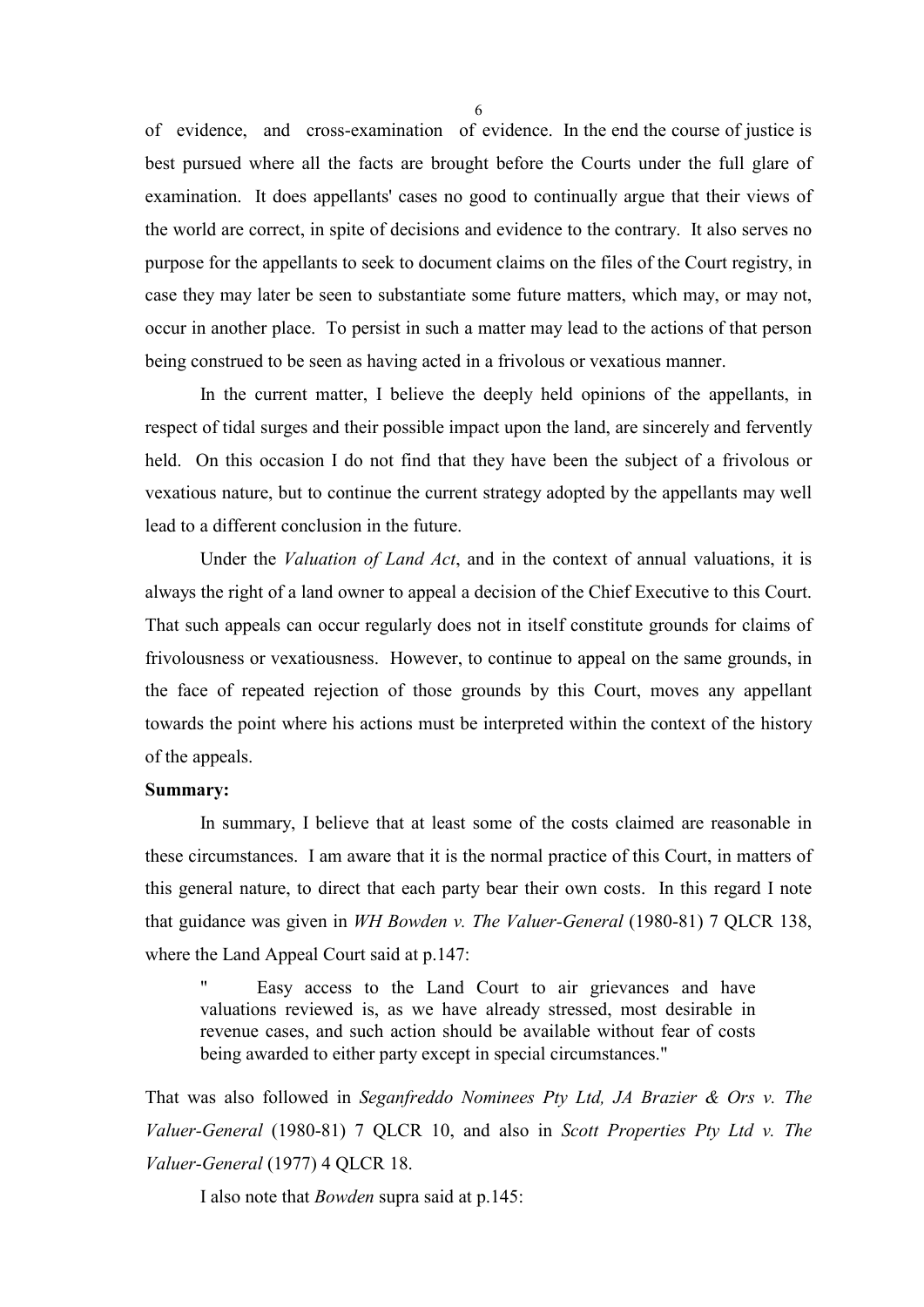" The power of the Land Court and the Land Appeal Court to grant costs originates respectively in sections 41(9) and 44(16) of the Land Act. The power so granted is discretionary and is in no way circumscribed."

However, in applying any such discretion, this Court must only do so in accordance with the principles outlined in *Moyses and Morris and Ors v. The Council of the City of Townsville* (1979) 6 QLCR 271, which said at p.273:

"The general rule, then, is that costs are in the discretion of the Court, but of course the discretion must be exercised judicially, that is, by reference to relevant considerations."

This matter was also discussed in *The Proprietors "The Lodge Beenleigh" v. Chief Executive, Department of Natural Resources* (AV97-107), 5 September 1997, unreported.

While the appellants have sought some comfort from the findings of *Chief Executive, Department of Lands v. Juris Towers Pty Ltd* (1994-95) 15 QLCR 273, where costs were not awarded, and where departmental officers failed to carry out reasonable inquiries in relation to the subject, the current matter can be distinguished in view of the breakdown in communication on behalf of both parties. Likewise, the decision in *Toshach Nominees Pty Ltd v. Chief Executive, Department of Lands* (1994-95) 15 QLCR 9, where the chronology of repeated claims over succeeding years for the subject lands was considered by the Court, was also noted. In that matter the learned Member (later President) found at p.13:

"However, nowhere in the record can I find evidence to support a conclusion that he had acted arbitrarily or capriciously or with wanton disregard for valuation principles. On my consideration of the evidence I would not exercise the discretion in favour of the applicant."

That matter can also be distinguished as I have found that in the current matters there is no evidence of arbitrariness or capriciousness on the part of the appellants. For the same reason I find no support for the appellants from *Hymix Industries Pty Ltd v. The Valuer-General* (1990-91) 13 QLCR 173, as the approach of the parties in that matter were seen as appropriate, but the complexity of the valuation was such as to precipitate the appeal.

In the matter of *E.F.S (Holdings) Pty Ltd Pty Ltd v. The Valuer-General* (1980- 81) 7 QLCR 14 the appeal was struck out as the appellant failed to appear, and costs were subsequently awarded against the appellant. However, that also can be distinguished as in that matter there was no appearance for the appellant, while in the current matter Mr Eales did effectively represent the appellants.